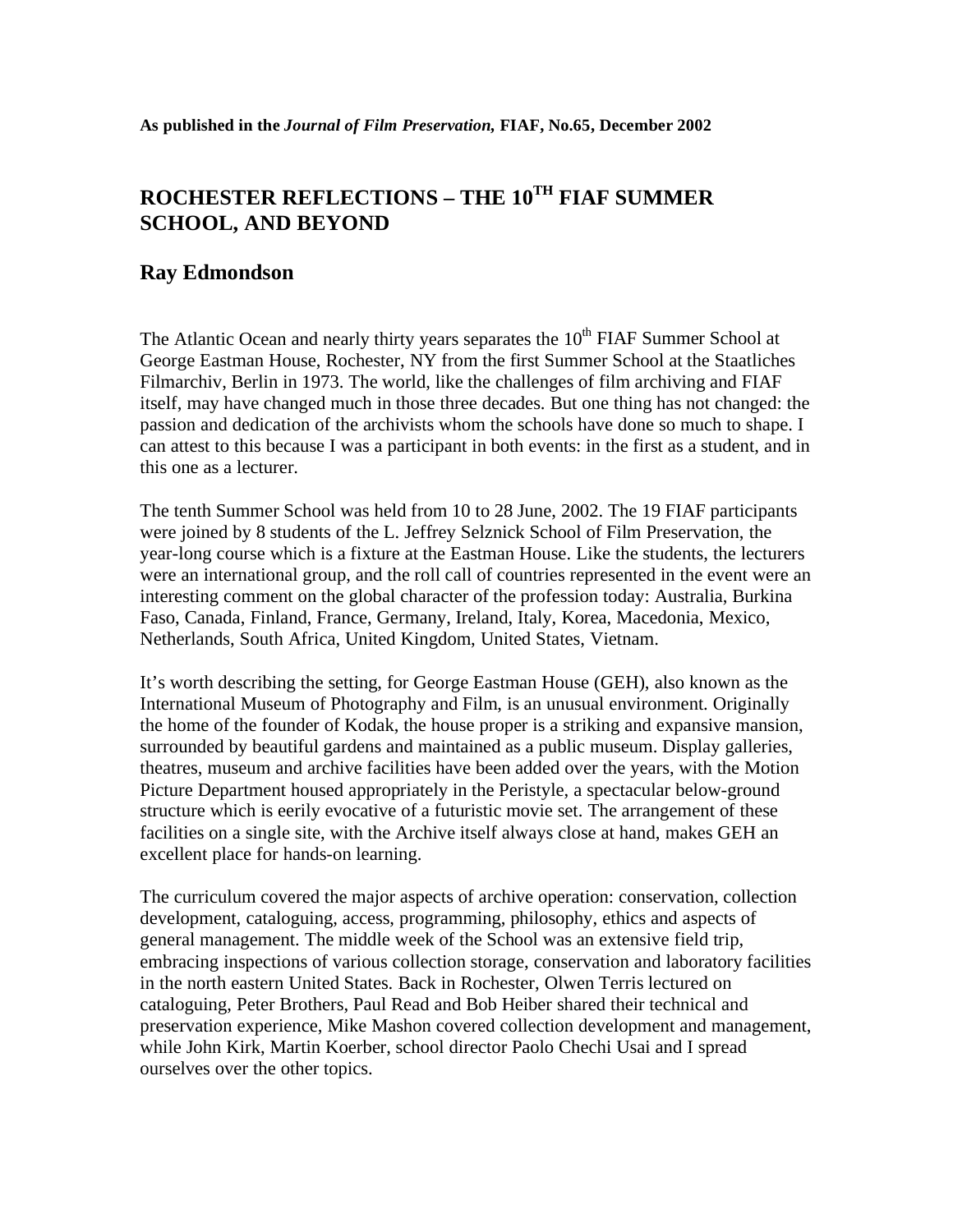If it sounds like a lot to pack into three weeks, it was. But that is the nature of summer schools: they are intensive, a kind of temporary community making the most of a finite opportunity. Everyone is highly motivated, and information exchange seems faster and more acute than the normal rhythm of daily life. And it is their nature as a communal experience that makes them so special and effective: three weeks provides long enough to form bonds and networks that will enrich the professional lives of all participants. These will, in many cases, continue for the rest of their careers. Those networks, in turn, will be vital to archive building and the long term growth of the profession around the world. (I know this to be true: I still keep in touch with colleagues I met at that first summer school in 1973, just as I have since shared the email exchanges among the 2002 participants.)

If the spirit evident in the graduation ceremony on the last evening was a measure of the success of the School – and it surely was – then I felt this representative group of the new generation of archivists had been well chosen, and well served by the experience. I have no doubt that they will treasure their certificates as proudly as I still treasure mine. Like the other lecturers, I felt I gained more than I gave through the time spent among such keen minds and such personal commitment.

What comes next? For some of us the School also provided the opportunity for reflection about the future of archival training. Is this now traditional summer school model still valid? Is its high cost still justifiable? Are there better approaches? What difference should the emergence of permanent training courses for audiovisual archivists, a phenomenon of the last decade, make to this pattern?

When the first FIAF Summer School was held in 1973 it was an innovative idea in a still rather youthful and unique federation. It was then, so to speak, the only show in town. Today FIAF is much larger and more diverse, and it has been joined by newer federations within the audiovisual archiving spectrum. Archives have proliferated worldwide, and the sometimes desperate need for training has expanded exponentially, just like the dizzying speed of technological change in the audiovisual media themselves, and hence in the challenges and complexity of archiving. Even if Summer Schools were held annually they would come nowhere near meeting the needs that are now evident.

Other federations, such as FIAT and SEAPAVAA, have tried different approaches, such as shorter workshops on specific topics, sometimes linked to other events like conferences in order to amortise travel costs. SEAPAVAA has successfully tried the concept of the "travelling workshop" – a week-long course on a particular theme, run sequentially in several countries for local participants in each. These are relatively cheap, because the main cost is that of importing the one or two teachers or resource persons – not the participants. The workshops are able to include field visits to the local archives and anchor the training to local conditions.

The permanent training courses provide an advanced academic qualification and, because of their duration, can impart a greater depth of information and experience, along with a holistic frame of reference. They are crucial to the long overdue recognition of audiovisual archiving as a distinct discipline. They are gradually growing in number,